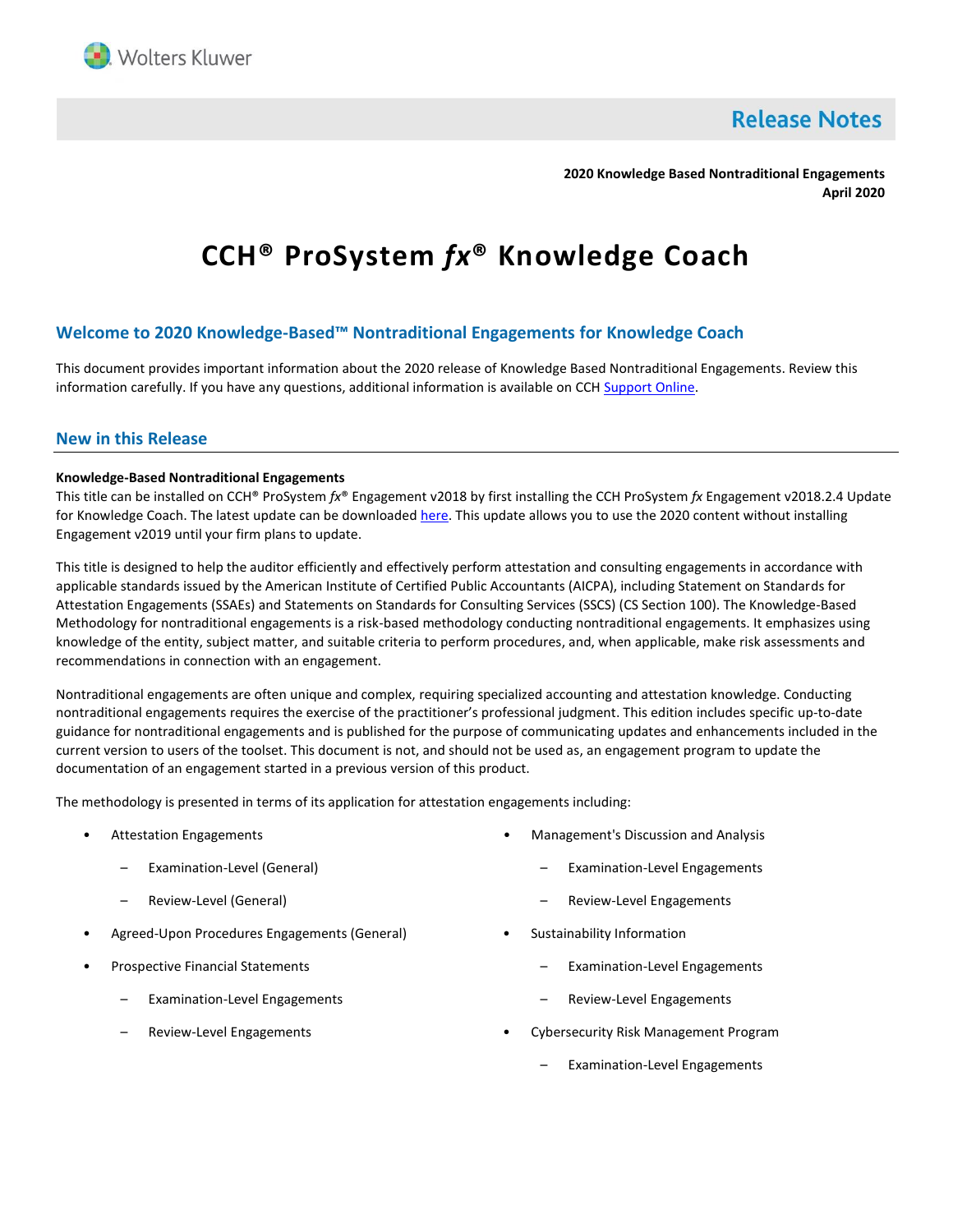- Pro Forma Financial Information
	- Examination-Level Engagements
	- Review-Level Engagements
- Entity's Compliance with Specified Requirements or the Responsible Party's Written Assertion
	- Examination-Level Engagements
	- Review-Level Engagements
- Due Diligence Engagements
	- Consulting Engagements
- Risk Assessment Engagements
	- Consulting Engagements
- ElderCare Services Engagements
	- Consulting Engagements

The forms and practice aids in the knowledge-based methodology will help the practitioner to perform the procedures necessary to complete the engagement in accordance with professional standards. The Knowledge-Based tools include documents, attestation programs, practice aids, correspondence, and example reports.

If you are updating from a previous version of this title, refer to the Knowledge Coach User Guide Chapter 12. The guide is found on the Engagement File Room Help menu.

The 2020 documents include CCH® Accounting Research® material links to specific guidance that provides instant access to detailed analysis related to the steps and processes discussed in the workpapers.

#### **2020 Edition of Knowledge-Based Nontraditional Engagements**

This edition features numerous enhancements, including:

• Combining ATT-401 Understanding Entity-Level Controls: Complex and ATT-401N Understanding Entity-Level Controls: Non-Complex giving the practitioner the option to memo or complete the detailed table for each section based on tailoring.

**Roll Forward Note**: If you have used the noncomplex document in your prior engagement, before rolling that file forward, you must add the complex document to your engagement binder to retain the data from the noncomplex document, and then remove this workpaper from the prior year binder after you have rolled the binder forward.

If your binder has already been finalized and you don't want to unfinalize the binder to insert the complex document before you roll forward from the 2019 version, make a copy of your finalized binder, insert the applicable complex document, then roll forward the copied binder to the 2020 title version. After roll forward, remember to delete the copied prior year binder from your file room. Doing this will retain the data in the 2020 combined version.

Alternatively, copy and paste the data from the prior year noncomplex document from the prior year binder after you roll forward into the current combined versions. The noncomplex document will roll forward as an obsolete workpaper with no data, and should be removed after you have rolled forward your binder. Refer to your prior year binder for data in the noncomplex document.

For the "update knowledge coach content" option, you should insert the complex version of the workpaper prior to updating to retain information from the now obsolete noncomplex version. We recommend that you publish the noncomplex version prior to using the "update knowledge coach content" option so that the user has access to the dat. After updating, the noncomplex version will be obsolete.

By performing an option above, the Relevant Principle tables and Section IV: Conclusion will retain from the noncomplex document into the new combined document. This will work the same as the Commercial KBA-401 workpaper.

- Adding flow of columns "Nature of Other Services" and "Firm Personnel Overseeing the Service" from AID-101 Overall Examination Engagement Strategy to AID-201 Nonattest Services Independence Checklist in the Examination and Review Titles.
- Adding one new column (If Controls are Not Effectively Designed and Implemented or Are Not Operating Effectively, Describe the Risks of Material Misstatement) in ATT-402 Understanding General Controls for Information Technology in the "less complex" table in the Examination Title.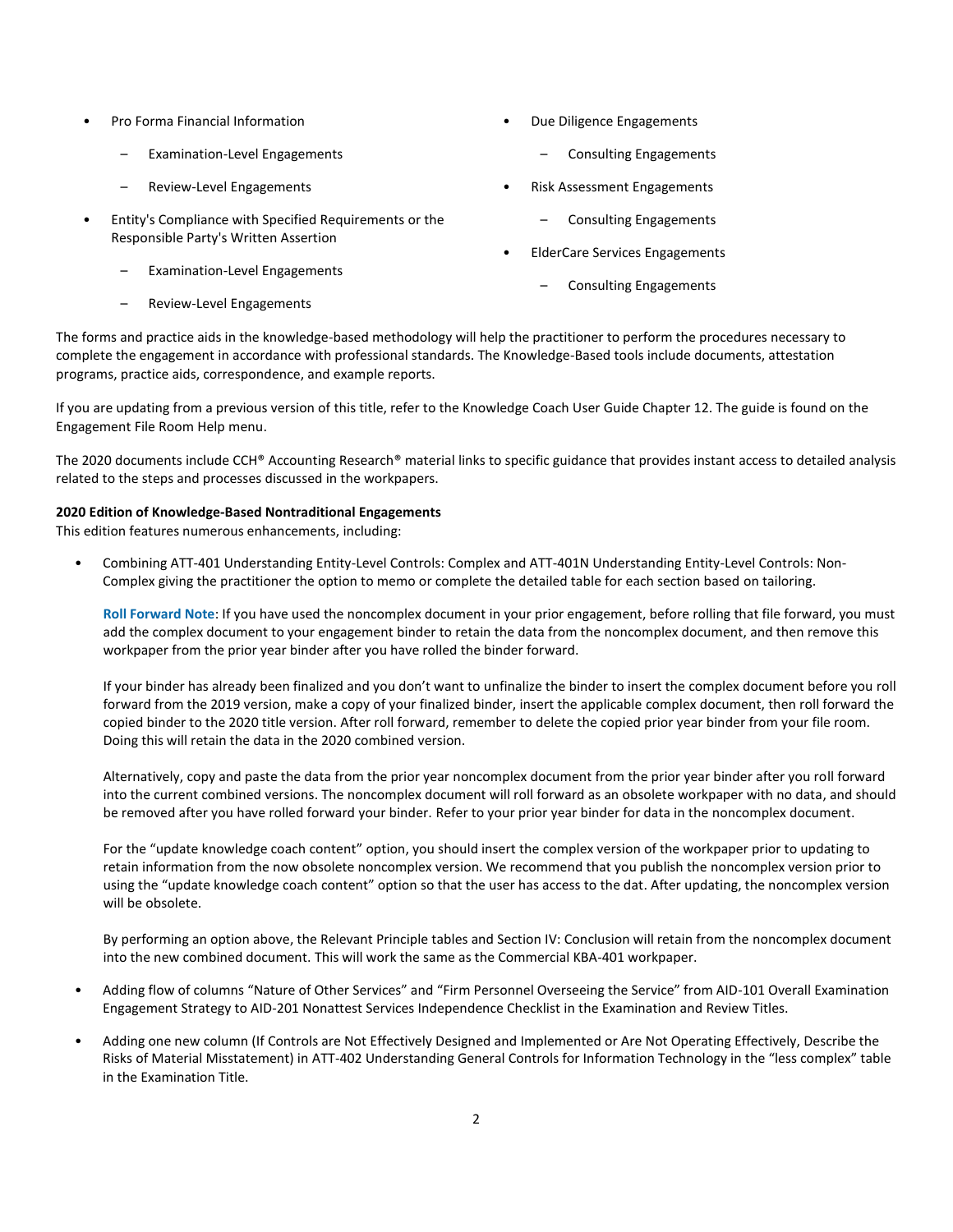- Adding new subprocesses in ATT-403 Understanding Activity-Level Controls: Revenue, Accounts Receivable, and Cash Receipts related to ASC Topic 606 in the Examination Title.
- Adding new tailoring question in ATT-100 Engagement-Level Tailoring Questions in the Examination Title. See KCO-003 Answer Effects for the Engagement Level Tailoring Questions Workpaper for explanation of the functioning of this new tailoring question: Is the engagement for the period ending on or after June 30, 2020?
- Adding two new tailoring questions in ATT-100 Engagement-Level Tailoring Questions in the Agreed-Upon Procedures Title. See KCO-003 Answer Effects for the Engagement Level Tailoring Questions Workpaper for explanation of the functioning of these new tailoring questions:
	- Is the engagement for the period ending on or after June 30, 2020?
	- o Is the engagement performed AFTER implementation of SSAE-19, Agreed-Upon Procedures Engagements?
- Enhancing instructions, practice points, and procedures throughout the toolset to improve workflow.

[Click here](http://support.cch.com/updates/KnowledgeCoach/pdf/guides_tab/2020%20Non-Traditional%20Engagements%20Title%20Overview%20for%20Knowledge%20Coach%20Users.pdf) for the 2020 Nontraditional Engagements Title Overview for Knowledge Coach Users.

In addition, forms and practice aids throughout have been updated to include new examples and tips, and where applicable, to take into account new literature, standards, and developments, reflected in the following current audit and accounting guidance:

- AICPA Auditing Standards Board (ASB) Statements on Standards for Attestation Engagements (SSAE) No. 20, Attestation Standards: Amendments to the Description of the Concept of Materiality
- 2018 Revision of Government Auditing Standards (GAGAS, or the Yellow Book, effective for attestation engagements for periods ending on or after June 30, 2020)
- QC Section 10, A Firm's System of Quality Control
- The revised AICPA Code of Professional Conduct (Code), including the provisions of ET Section 1.295, Nonattest Services

#### **Important:**

- Save changes to workpapers before closing the workpaper or the binder to ensure data updates correctly.
- If Microsoft® Word crashes when using Knowledge Coach, before closing the binder, use the **Save Knowledge Coach Answers** option in the binder view under the Tools menu. This saves all data within tables.
- You can view other Knowledge Coach Best Practices on our [Web](https://support.cch.com/kb/solution/000034942/sw34947) site.

#### **System Requirements**

This title requires the 2019 Financial Statement Base Title. The 2019 Financial Statement Base title must be installed with one of the following versions of CCH® ProSystem *fx* ® Engagement and Knowledge Coach:

- Engagement and Knowledge Coach v2018 with CCH ProSystem fx Engagement v2018.2.4 Update or later available [here.](https://support.cch.com/updates/Engagement/release2018/release2018.aspx) To identify the version you are running, please go to Help > About in the application.
- Engagement and Knowledge Coach v2019 or newer.

If you are upgrading from Engagement v7.1 or older, please contact [Technical Support.](https://support.cch.com/contact)

A minimum of 4GB of RAM is required for optimal performance when opening and navigating Knowledge Coach workpapers.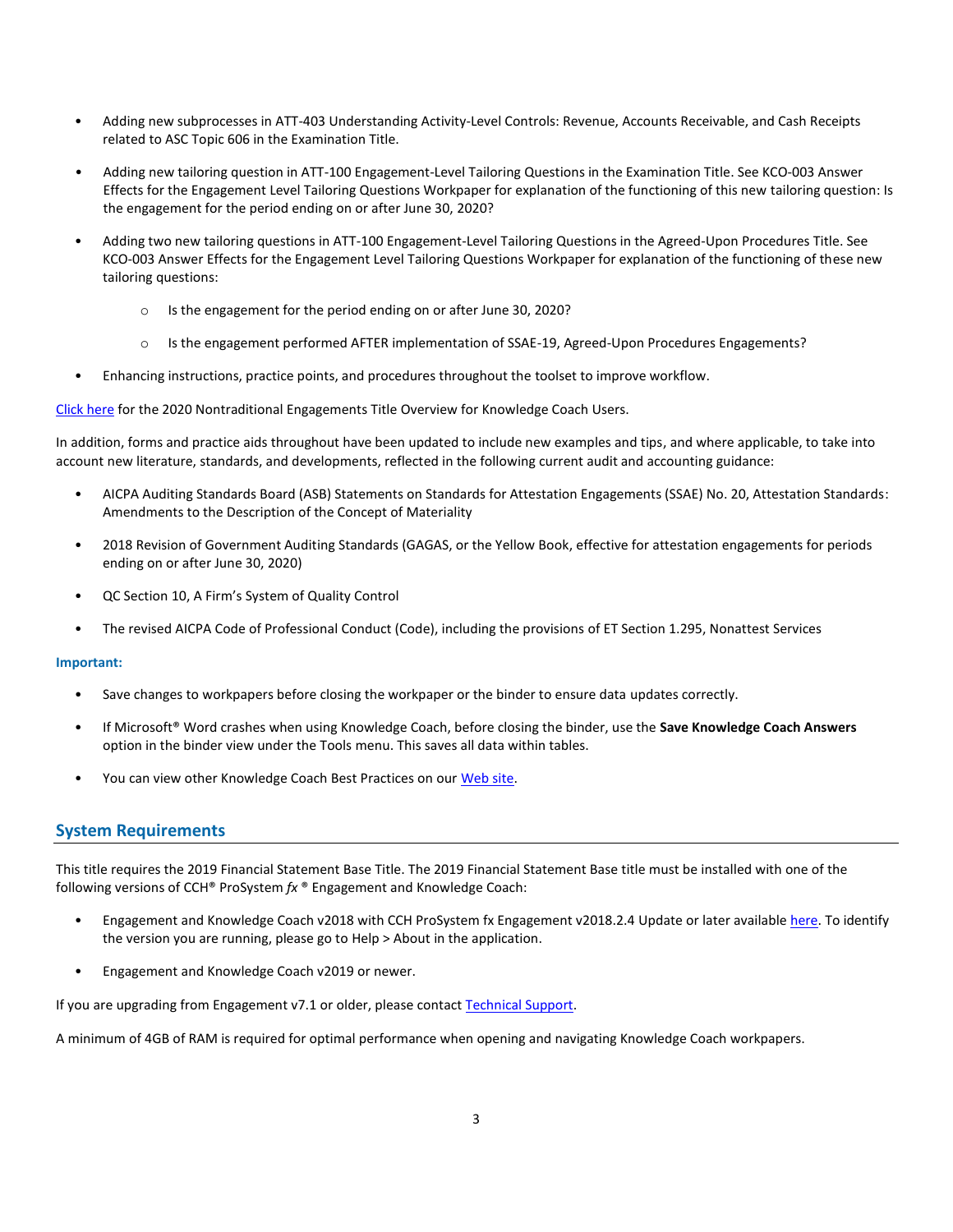#### **License Requirements**

This title requires the Knowledge-Based Nontraditional Engagements license. Users who do not have a license for this title cannot use Knowledge Coach functionality in workpapers.

For information on updating your licensing, see [How do I add or update CCH ProSystem](https://support.cch.com/kb/solution.aspx/sw3937) fx Engagement Licenses? on our Support Web site.

For more information on assigning licenses, see [How do I assign Engagement Licenses?](https://support.cch.com/kb/solution.aspx/sw3943) on our Support Web site.

#### **Download Instructions**

If you plan to use this title on Engagement and Knowledge Coach v2018, apply the CCH ProSystem *fx* Engagement v2018.2.4 Update to all computers, including Admin and terminal servers, before installing the title. Review the update'[s release notes](https://d2iceilwdglxpz.cloudfront.net/release_notes/CCH%20ProSystem%20fx%20Engagement%202018.2.4%20Release%20Notes.pdf) for more deployment information.

To download this title:

- 1. Navigate to the [Knowledge Coach Updates](http://support.cch.com/updates/KnowledgeCoach) section of the Engagement Support Web site.
- 2. Select the Knowledge Coach Series. The series are arranged by title type, then industry.
- 3. Click **Download File** next to the title you want to download.

**Note**: Occasionally the content package file (KCP) downloads with the file name extension changed to ZIP. If this occurs, change the extension of the downloaded file to KCP, using all capital letters.

You must install the 2019 Financial Statement Base title before installing the 2020 Knowledge Based Nontraditional Engagements.

The Financial Statement Base title is also available on th[e Knowledge Coach Update Web](http://support.cch.com/updates/KnowledgeCoach) site.

The Knowledge Coach Content Package (KCP) download is a proprietary file that must be installed from within Engagement. Save this KCP file to a location on your local drive, and follow the Installation Instructions below.

## **Installation Instructions**

See [How do I add a new CCH® ProSystem fx® Knowledge Coach title to CCH® ProSystem fx® Engagement?](https://support.cch.com/kb/solution/000033707/sw30271) for instructions on installing a new Knowledge Coach title.

#### **Using Your Knowledge Coach Content with CCH® Accounting Research Manager®**

CCH Accounting Research Manager (ARM) is the most comprehensive, up-to-date and objective online database of financial reporting literature. It includes all authoritative and proposed accounting, attestation, and SEC literature, plus independent, expert-written interpretive guidance.

Available on ARM, the Knowledge-Based Nontraditional Engagements Guide helps you comply with the most recent professional standards and guidance for the conduct of Nontraditional Engagements and to integrate the use of practice aids, tools, and other resources with its guidance. This publication supplements and complements the Knowledge-Based documents that are available in Knowledge Coach.

If you subscribe to an ARM library that includes Nontraditional Engagements content, you can link directly to source material from Resources within Knowledge Coach documents. These links have been updated to refer to the accounting standards under the FASB Accounting Standards Codifications. Also, if you subscribe to the Knowledge-Based Nontraditional Engagements Guide on ARM, you can take advantage of references to the guide material from within the Knowledge Coach documents.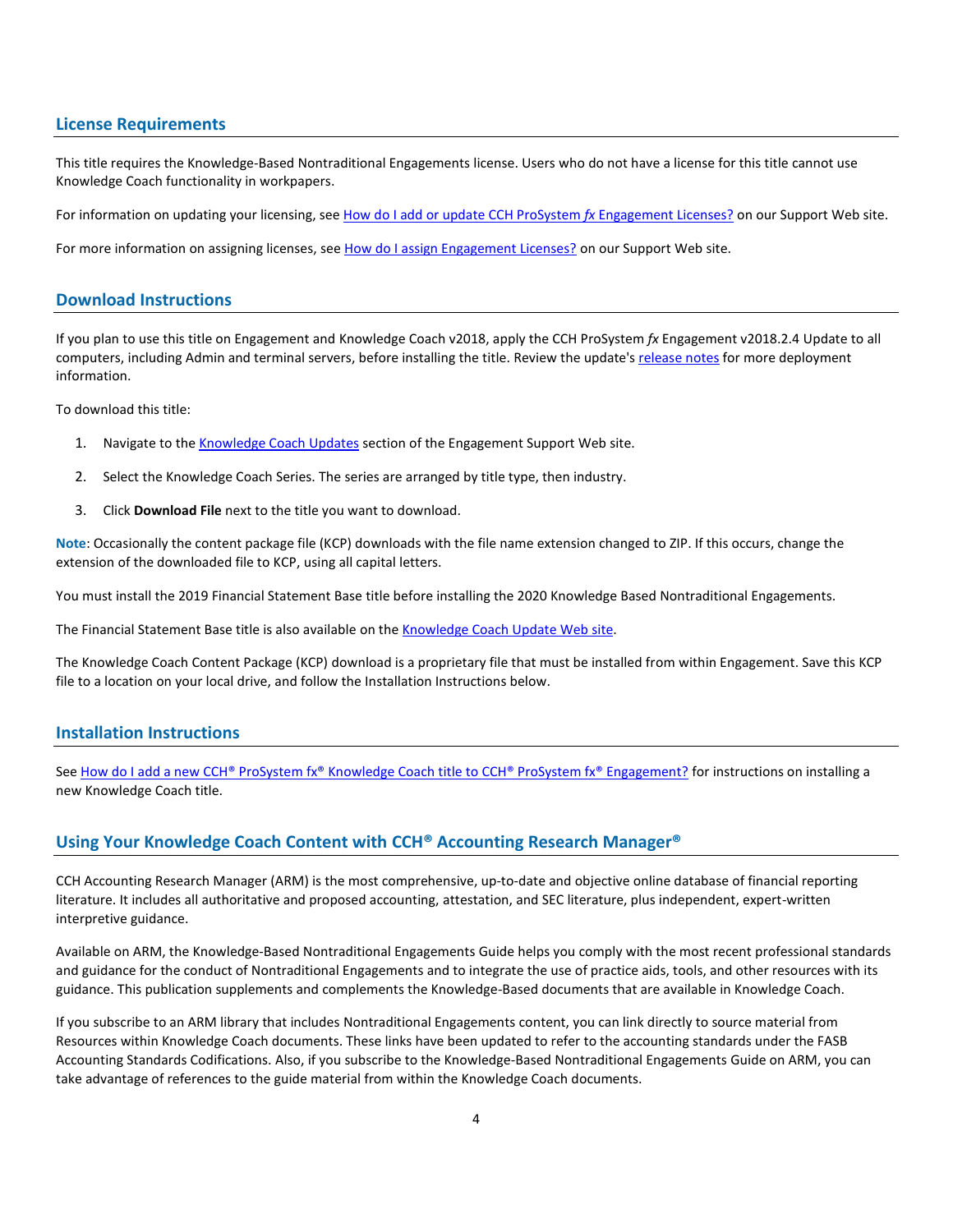With Accounting Research Manager, you maximize the efficiency of your research time, while enhancing your results. Learn more about our content, our experts, and how you can request your free trial by visiting the [Accounting Research Manager Web](http://www.accountingresearchmanager.com/) site. You can also access the Accounting Research Manager Web site by selecting **Engagement > Binder Window > Shortcuts Bar > Guidance tab**.

## **Using Your Knowledge Coach Content**

To use your Knowledge Coach workpaper templates, do the following:

- 1. Open a binder in Engagement.
- 2. Select the workpaper tab into which you would like to insert the workpaper.
- 3. Select **New Knowledge Coach Workpaper** from the toolbar or File menu.
- 4. Select the new Knowledge Coach title with the content you would like to use. You can only select titles you have installed. The information displayed changes to reflect the workpaper organization available for the selected title.
- 5. Select the Knowledge Coach workpapers to insert into your binder and click **OK**.
- 6. In the Selected Workpaper Properties window, add a workpaper index in the Index field and make any Name modifications that are needed. You can also modify the tab location or the roll forward settings for each workpaper.
- 7. Click **OK**. The integrated Knowledge Coach workpaper is now inserted into your engagement binder.

**Note**: For more information on how to use Knowledge Coach workpapers in your binder, see the *Knowledge Coach User Guide*.

## **Additional Information on Knowledge Coach and the KBA Methodology**

**Knowledge-Based Audit (KBA) Methodology** allows the results of one set of procedures to become the input for the next. The key components of the KBA methodology include:

- An overview that guides practitioners through the methodology
- Knowledge-based attestation documents, integral to risk assessment and attestation processes, which contain steps and procedures required by professional standards
- Customizable engagement programs that take practitioners through related steps and procedures
- Practice aids to help practitioner's complete steps or processes outlined in the knowledge-based attestation documents and attestation programs
- Practitioner's reports that provide a variety of sample practitioner's opinions on nontraditional engagements
- Correspondence documents that provide sample letters to be used to comply with professional standards, SSAE, and SSCS requirements and in other common situations

#### **CCH® ProSystem** *fx***® Knowledge Coach**

Knowledge Coach functionality allows practictioners to use the Knowledge-Based-Audit methodology more efficiently by eliminating the need for duplicate entry of the same information, tailoring engagement documentation to each particular engagement, and documenting the link between risks identified and procedures performed. ATT-100 Tailoring Question is a document in Knowledge Coach that presents engagement-level questions designed to aid in tailoring the engagement documentation to fit each client. Completing the questions helps the practitioner avoid duplication and unnecessary workpapers.